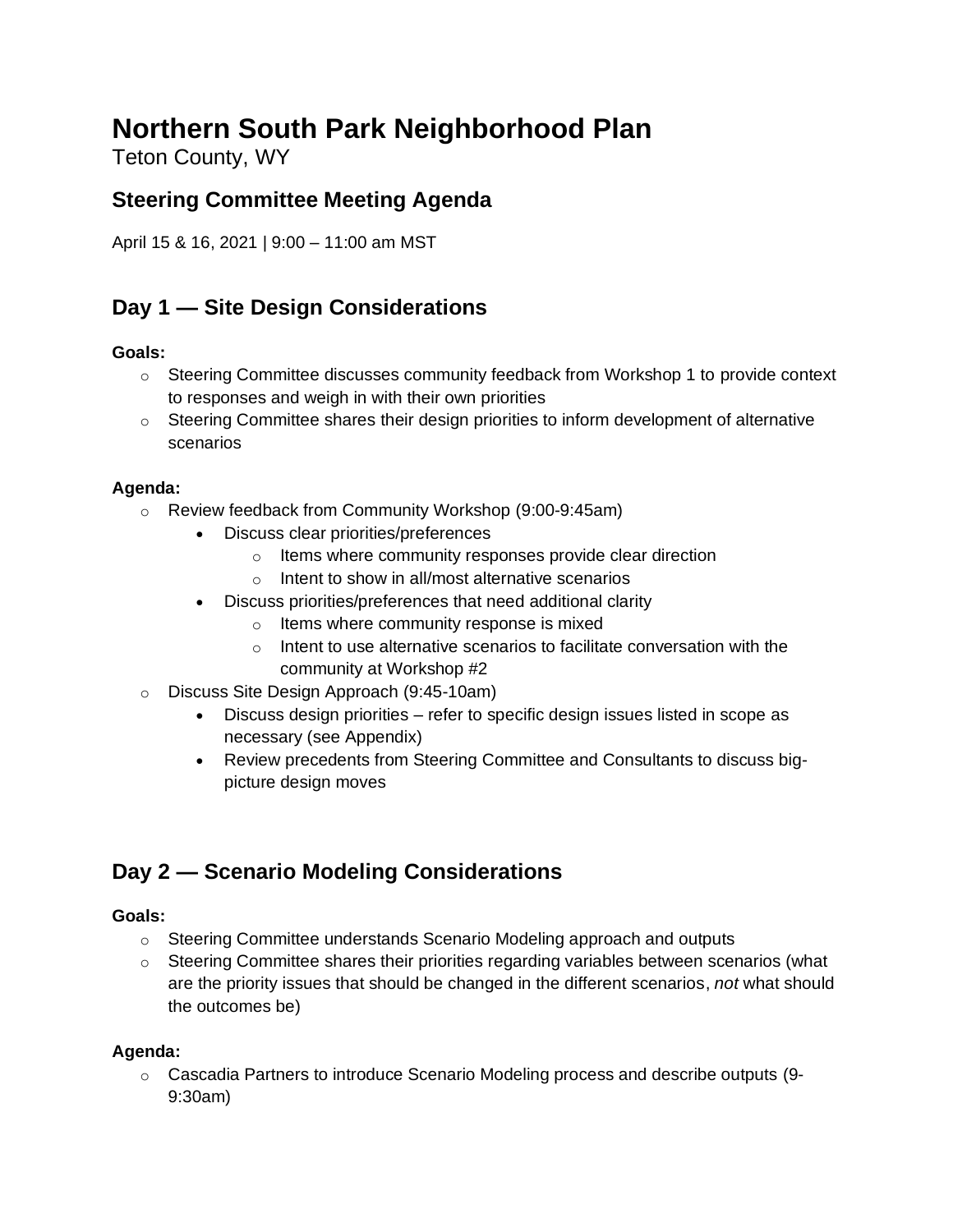- o Discuss preferences for modeling variables (9:30-11am)
	- Identify priority outputs (topics, not results)
	- Identify combination of variables to inform alternative scenarios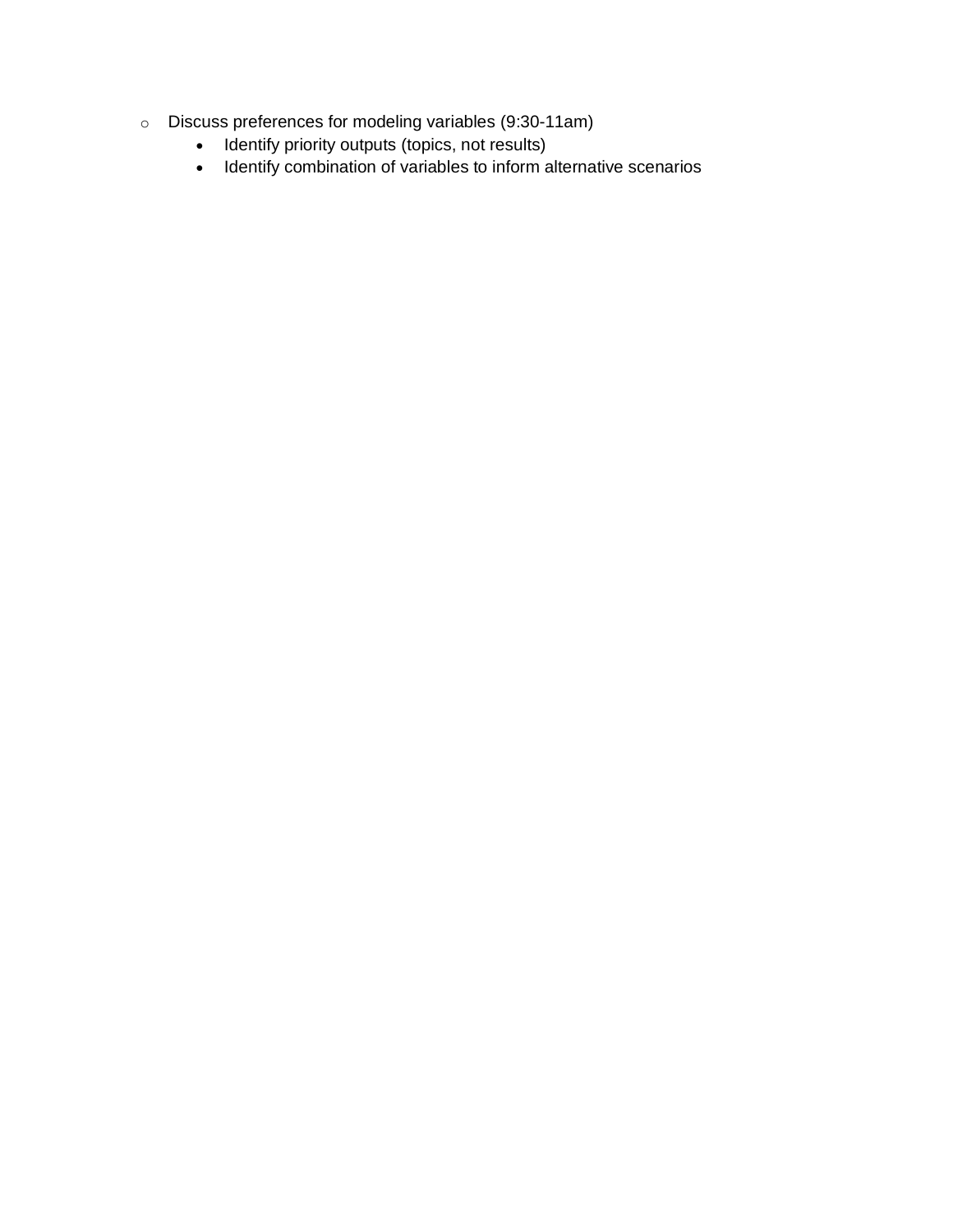### **Appendix – Scope for Phase 3**

Items most relevant to Day 1 Items most relevant to Day 2

Phase 3 - Scenario Development

#### **3.1 Create Alternatives**

The consultant team will develop three alternative development scenarios through careful collaboration with the Steering Committee and Staff. In addition, the consultant will analyze a No Action alternative based upon existing zoning. Each scenario will include an explanation of how the alternative is able to meet the vision for the area, establish the urban design framework, and identify potential land use patterns with varying density, layout and affordability options.

Specific issues to be addressed by all alternatives may include, but are not necessarily limited to the following:

- o Defined Project Goals and Objectives. This will identify points of conflict among community desires, and will provide possible design adjustments or policy tools to enable the project to reach overarching goals, or clarification of the trade-offs necessary to achieve specific interests;
- o Density, use, and other potential zoning standards based on either existing Complete Neighborhood zone districts, such as the new Town zoning, or the creation of new zones to address the specific goals and needs of Subarea 5.6;
- o Affordability Options and Analysis;
- o Job Generation Analysis;
- o Market Analysis and Projected Population;
- o Fiscal Impacts to the County, Town, and future residents;
- o Site design and general bulk and scale characteristics;
- **b** Building types and housing types to support housing options;
- o Multi-modal transportation connectivity and traffic impacts, specifically including information about:
	- Pedestrian and bicycle connections to adjacent and regional community amenities and facilities;
	- Walkability of the area, with an eye toward increasing pedestrian safety within the development and at the surrounding connector roadways;
	- Bike-ability of the area, including evaluation of measures such as shared lanes/shared bicycle paths, dedicated bike lanes or routes, or off-street facilities, as well as a combination of those strategies aimed at integrating bicycle mobility into the greater region as a viable alternative;
	- Traffic impacts associated with the larger area, and connectivity analysis served by multiple redundant facilities and non‐vehicular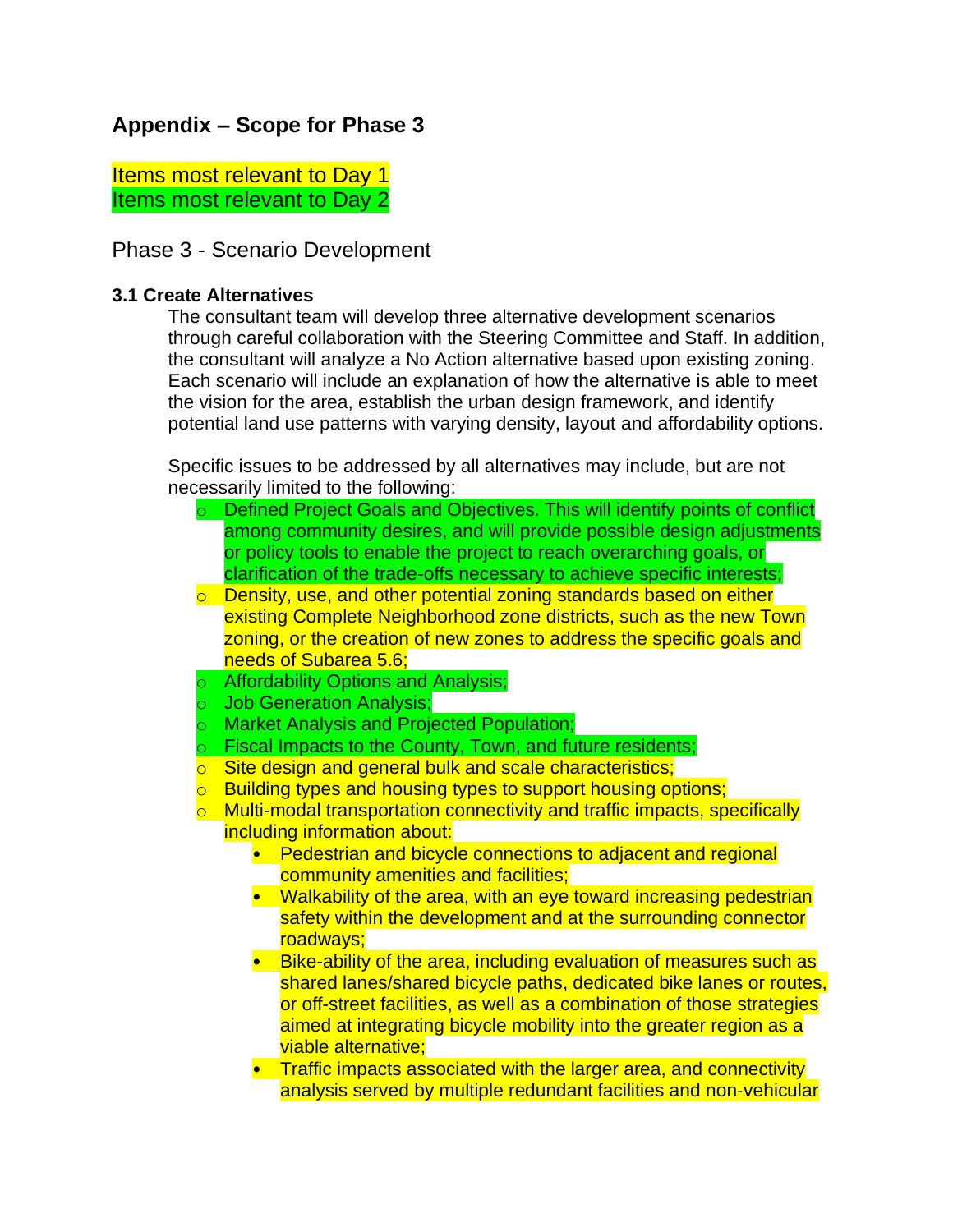modes; traffic impacts analysis will include a projection and comparison of Vehicle Miles Traveled (VMT) for each design alternative, including measures to reduce VMT;

- Ability to integrate transit service into the study area;
- $\cdot$  Standards for connecting developments within Subarea 5.6 even when done by different landowners and at different times;
- o Community amenities and services (parks, schools, playgrounds, open space, etc.);
- o Infrastructure (drinking water, sewer, storm water drainage, electricity, natural gas, etc.);
- o Environmental impacts;
- $\circ$  Neighborhood commercial and community institutional needs analysis;
- o Implementation of Comprehensive Plan values;
- o Community and stakeholder engagement and participation; and,
- o Sustainability elements and open space conservation.

#### **3.2 Model 3 Scenarios to Measure Scenario Performance**

Cascadia Partners will utilize Envision Tomorrow to model the fiscal, environmental, transportation, affordability, job creation and infrastructure impacts of each of the three scenario alternatives. Assessor's data and environmental constraints identified in Sub-Task 2.1 Analysis and Evaluation will be used to establish a baseline, then Cascadia will work with Opticos, the Steering Committee and staff to calibrate model "building blocks" to identify ideal product types, price points, and mix of residential and commercial development within each scenario. Scenario performance will show for each of the three scenarios:

- o Housing Affordability:
	- Housing mix and price points;
	- Compare housing production statistics against housing needs developed in Task 2; and
	- Test various incentives and regulations such as tax abatements, density bonuses, and inclusionary housing requirements.
- o Job Generation:
	- Estimate employment capacity; and
	- Leverage QCEW data to estimate average wages for workers.
- o Fiscal Impact:
	- Roadway, sewerage and water infrastructure costs and O&M;
	- Impact to sales and property tax.
- o Transportation Performance:
	- VMT per capita;
	- Transit trips; and
	- Walk and bike trips.

Environmental Performance/Sustainability:

- Building energy and water use; and,
- Impervious surface coverage.